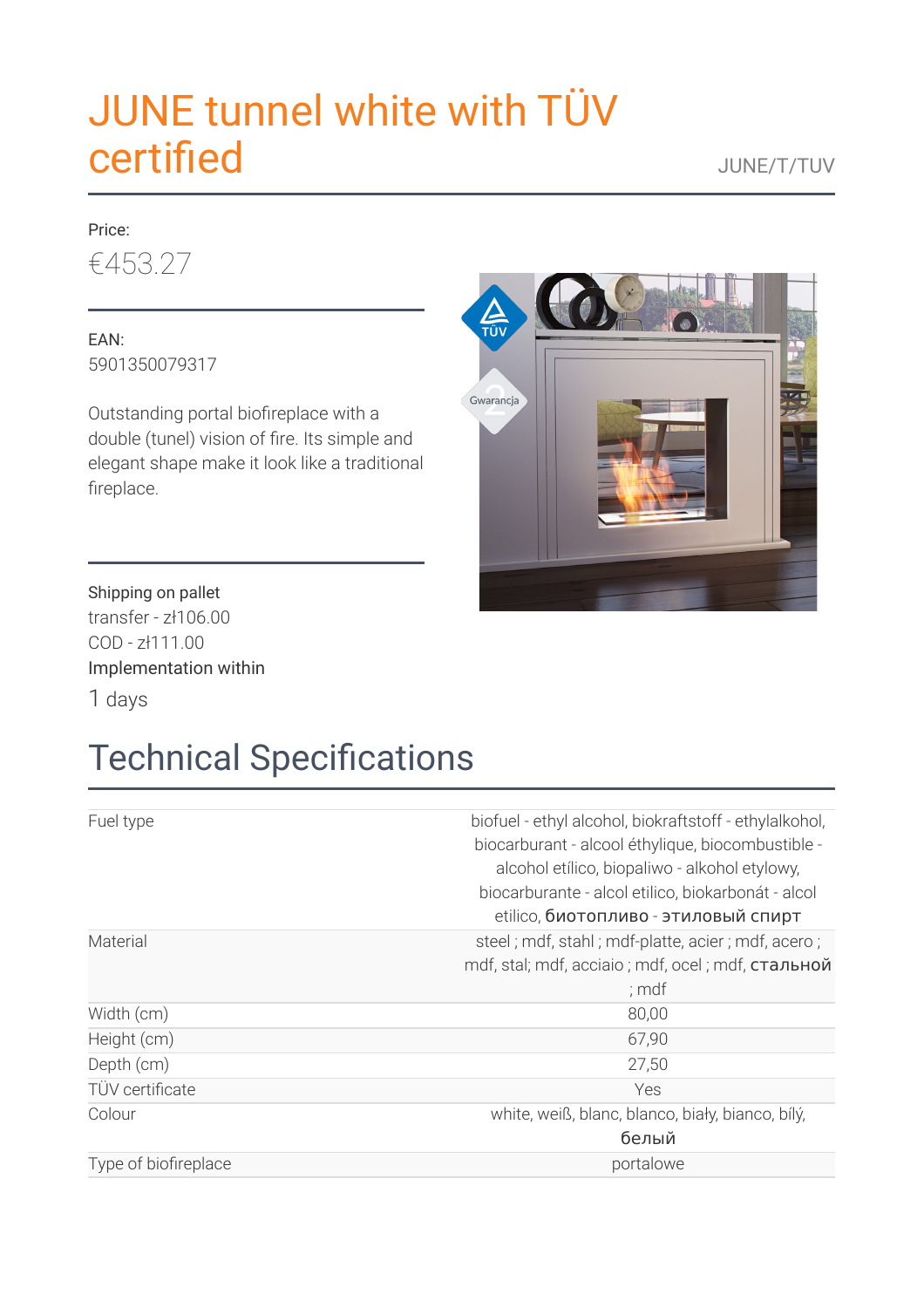| Capacity of bio insert (I)                  | 0.50                      |
|---------------------------------------------|---------------------------|
| The lenght of the fire line (cm)            | 25                        |
| Fuel container $(H \times W \times D)$ (cm) | $5,2 \times 30 \times 10$ |
| Glazing                                     | Nο                        |

### Features

For biofireplaces limits do not exist, such devices do not require complicated installation or connection to the chimney, they are **easy to install and to use**. They can be placed both in a spacious house or a smaller flat.

Biofireplaces are also an excellent solution for interior design. The wide range of products enables to use it in the most original ideas.

They are fired with ecological fuel in the form of liquid, which results inveal fire.

#### **NATURAL HEAT**

Biofireplace raises the temperature up to several Celsius degrees, depending on the height of the flame and the size of the inside. 100% generated heat is passed on to the room, thanks to which the biofireplace can be an additional source of heating.

#### **COMFORTABLE USE**

Just pour the biofuel to the level marked in the container. It is possible to regulate and extinguish the flame at any time. Remember to ventilate the room where the biofireplace is located.

Standalone, **does not require assembly**, to place anywhere. It is enough to assemble the elements added in the packaging in accordance with the instructions for use.

#### **GUARANTEE OF QUALITY**

Biofireplaces are made of high quality materials. The production process is carried out according to world standards, that is confirmed by obtained ISO 9001:2015 certification.

#### **FOCUS ON SAFETY**

The biofireplace production process is monitored by TÜV Rheinland Poland - biofireplace has the German TÜV safety certificate.

**The TÜV-certified container** has an additional special chamber that prevents fuel spillage in case of accidental overlling of the tank. It also has a maximum fuel level indicator.

Absorbent insert placed in the center of the container reduces fuel consumption and protects against spilling of biofuels in case of tilting the device.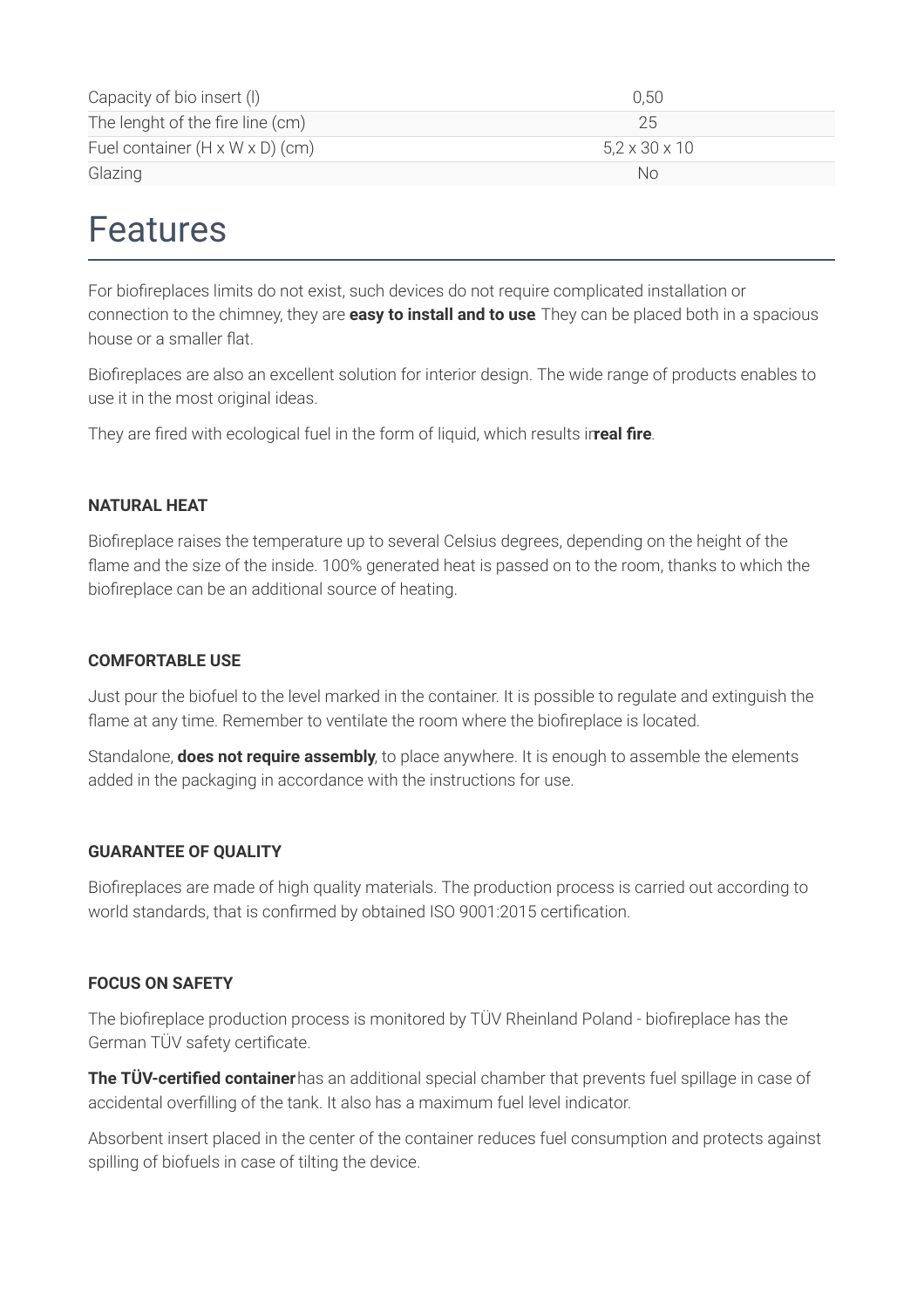# Technical drawing



## Additional options

| Liquid for bio-fireplaces<br>Ecological source of energy: bio-ethanol liquid -<br>packaging: 1L.                                | €5.50  |
|---------------------------------------------------------------------------------------------------------------------------------|--------|
| Aromatic liquid - coffee<br>Ecological source of energy: bio-ethanol liquid -<br>aromatic - COFFEE - packaging: 1L.             | €3.72  |
| Liquid for bio-fireplaces 12 pcs.<br>Ecological source of energy: bio-ethanol liquid -<br>packaging: 12 pieces.                 | €61.22 |
| Aromatic liquid - coffee 12 pcs.<br>Ecological source of energy: bio-ethanol liquid -<br>aromatic - COFFEE - packaging: 12 pcs. | €61.22 |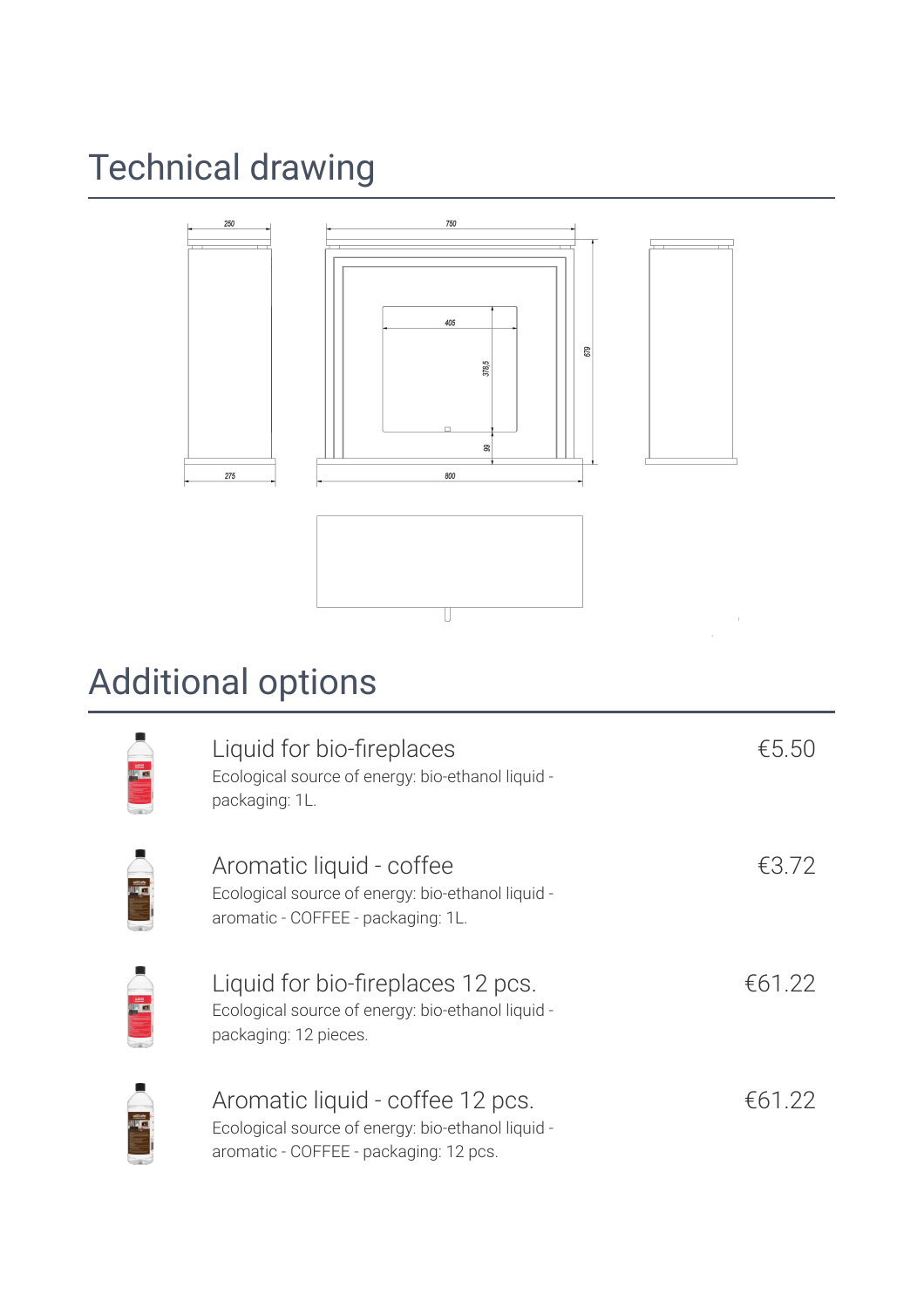Decorative stones

A set of decorative stones for a bio-fireplace - 1 kg.

€2.90

| Decorative stones FIRE GLASS -<br>black crystal<br>Decorative glass stones create an interesting and<br>aesthetic finish in the biofireplaces, gas fireplaces<br>and gas heaters. Weight: 1 kg.                                  | €25.70   |
|----------------------------------------------------------------------------------------------------------------------------------------------------------------------------------------------------------------------------------|----------|
| <b>GLOW FLAME ember fibre</b><br>GLOW FLAME is an innovative material which<br>apllies as lining both in standard biofireplaces<br>powered by biofuel and in inserts powered by<br>natural gas or mixture of propane-butane gas. | €22.89   |
| Decorative splints<br>Ceramic splints for bio-fireplaces are an excellent<br>decoration, both for hanging and standing bio-<br>fireplaces.                                                                                       | €46.03   |
| <b>Birch splints</b><br>Ceramic splints for bio-fireplaces are an excellent<br>decoration, both for hanging and standing bio-<br>fireplaces.                                                                                     | €50.93   |
| MIX VII splints<br>Ceramic splints for bio-fireplaces are an excellent<br>decoration, both for hanging and standing bio-<br>fireplaces.                                                                                          | €61.68   |
| MIX splints<br>Ceramic splints for bio-fireplaces are an excellent<br>decoration, both for hanging and standing bio-<br>fireplaces.                                                                                              | €46.03   |
| Aromatherapy device                                                                                                                                                                                                              | € $5.90$ |

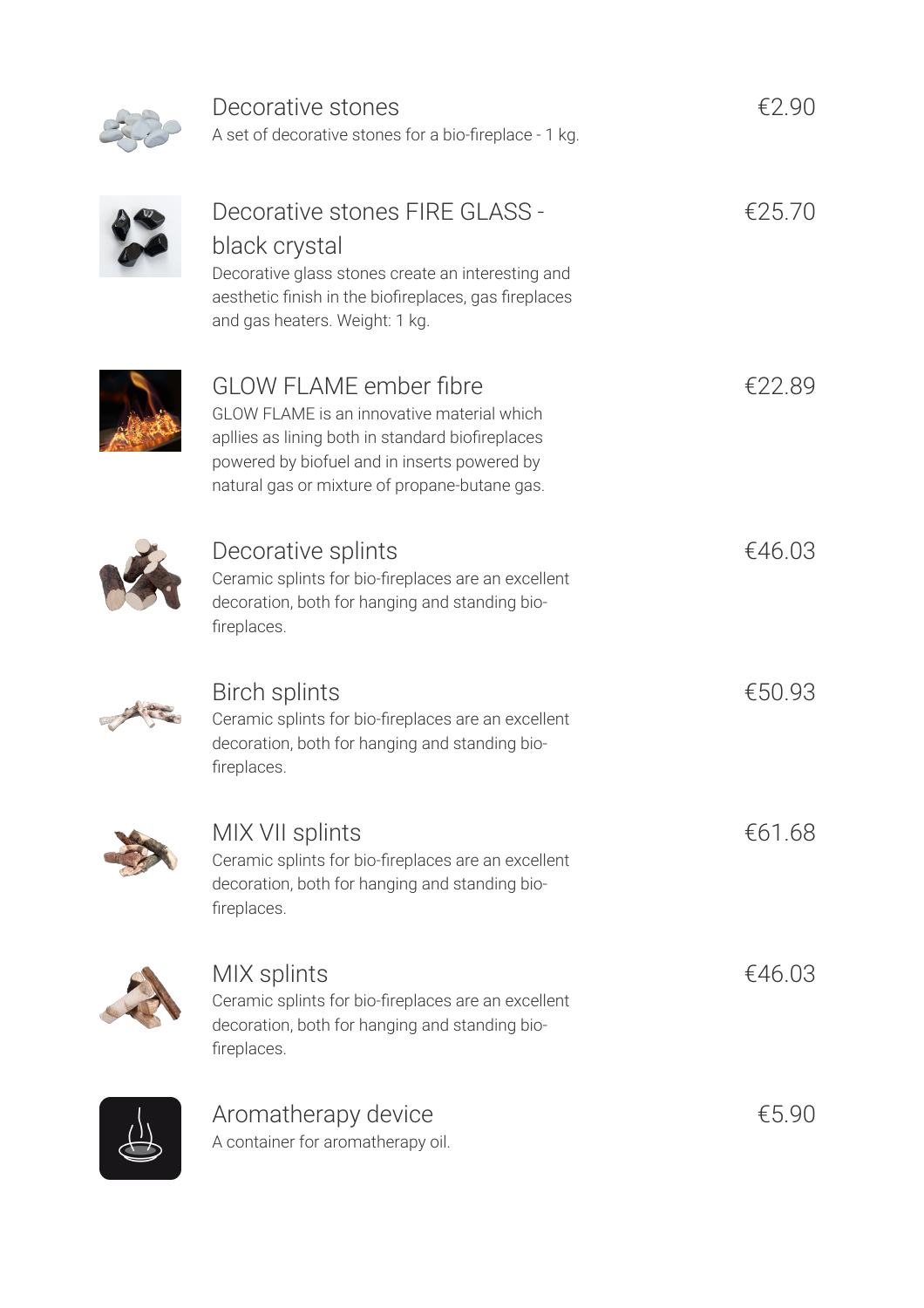| Essential oil - wild orchid - 10ml<br>Aromatherapy oils, an excellent alternative to<br>chemical air fresheners.                         | €2.42 |
|------------------------------------------------------------------------------------------------------------------------------------------|-------|
| Essential oil - lavender - 10ml<br>Aromatherapy oils, an excellent alternative to<br>chemical air fresheners.                            | €2.44 |
| Essential oil - a romantic walk -<br>10ml<br>Aromatherapy oils, an excellent alternative to<br>chemical air fresheners.                  | €2.42 |
| Essential oil - lemongrass - 10ml<br>Aromatherapy oils, an excellent alternative to<br>chemical air fresheners.                          | €2.42 |
| Essential oil - tempting pine - 10ml<br>Aromatherapy oils, an excellent alternative to<br>chemical air fresheners.                       | €2.42 |
| Essential oil - green tea - 10ml<br>Aromatherapy oils, an excellent alternative to<br>chemical air fresheners.                           | €2.42 |
| Essential oil - orange - 10ml<br>Aromatherapy oils, an excellent alternative to<br>chemical air fresheners.                              | €2.42 |
| Essential oil - a pinch of the orient -<br>10 <sub>m</sub><br>Aromatherapy oils, an excellent alternative to<br>chemical air fresheners. | €2.42 |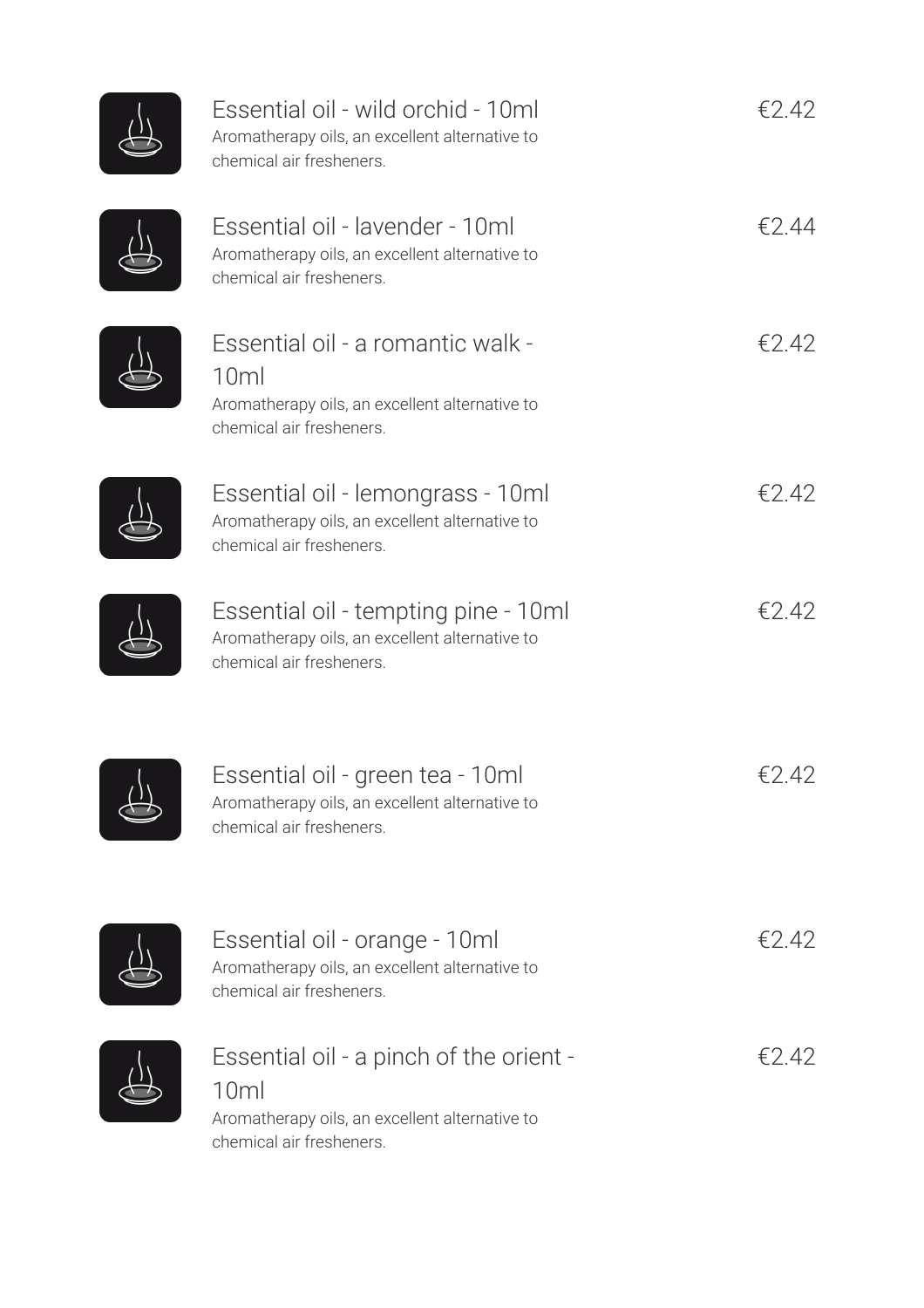| Essential oil - white flowers - 10ml<br>Aromatherapy oils, an excellent alternative to<br>chemical air fresheners.                         | €2.42  |
|--------------------------------------------------------------------------------------------------------------------------------------------|--------|
| Essential oil - forest glade - 10ml<br>Aromatherapy oils, an excellent alternative to<br>chemical air fresheners.                          | €2.42  |
| Ethanol fuel for biofireplaces 3L<br>Ecological source of energy: bio-ethanol liquid<br>packaging: 3L.                                     | €25.69 |
| Ethanol fuel for biofireplaces 5L<br>Ecological source of energy: bio-ethanol liquid<br>packaging: 5L.                                     | €42.75 |
| Stone bark pebbles for bio-<br>fireplaces<br>Decorative ceramic pebbles imitating bark are a<br>perfect decoration of every bio-fireplace. | €3.06  |

### **Warranty**

All the products available at www.kratki.com are brand new, free from any physical or legal defects and have been legitimately introduced on the international market. The Producer grants a 2-year warranty from the moment of purchase of a biofireplace for its reliable operation. The purchaser of the biofireplace shall read the operating and assembly manual.

### Return

A Customer being a Consumer, who has concluded the Sales Contract may rescind thereof within a period of 14 days without giving any reasons. The time limits run for the rescission of the Sales Contract shall commence at the time of acquiring the Goods by the Customer or a third party of their choice, other, however, than a carrier. The representations may be submitted in a form whose template has been published by the Seller at the Online Shop Website.